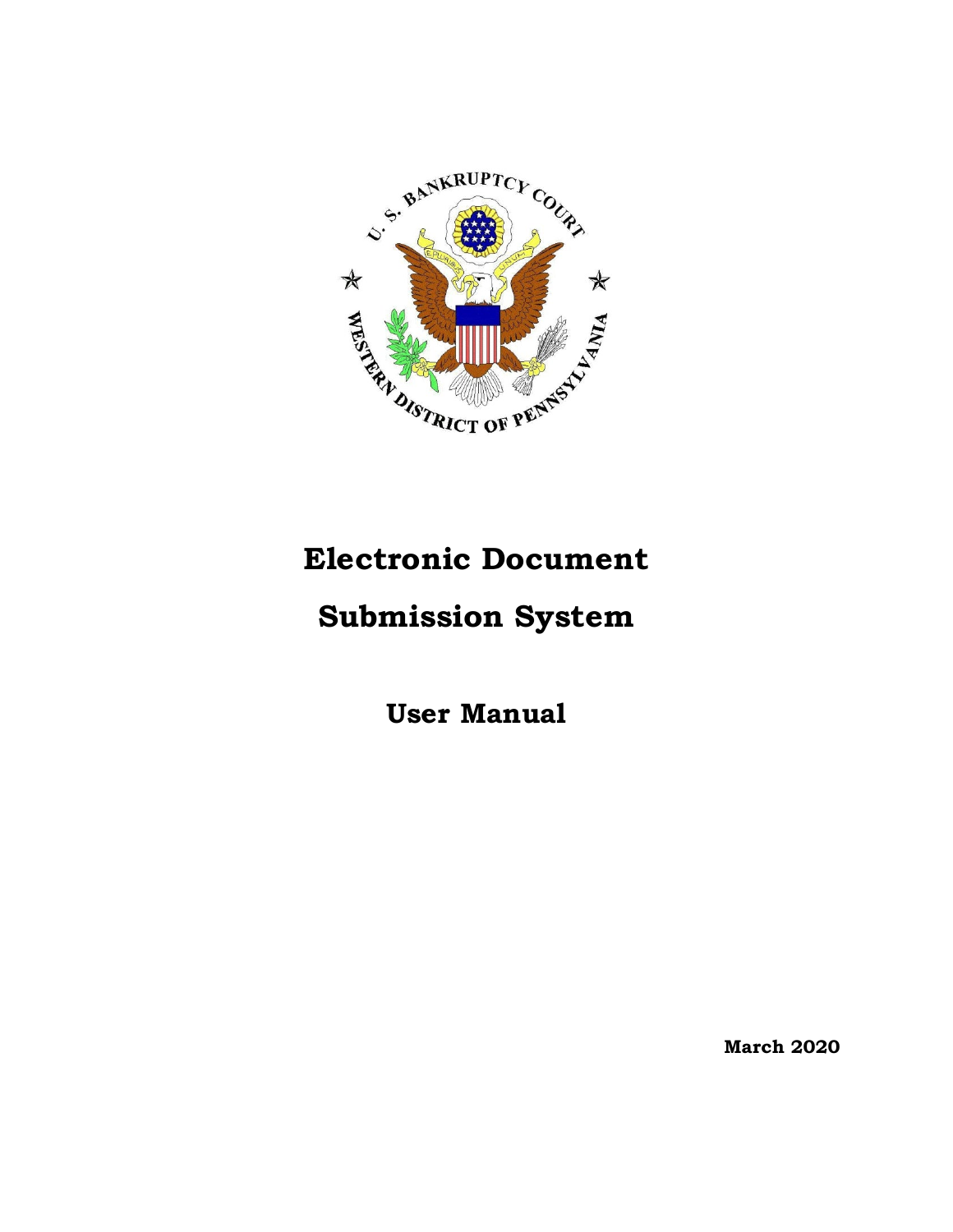### **Table of Contents**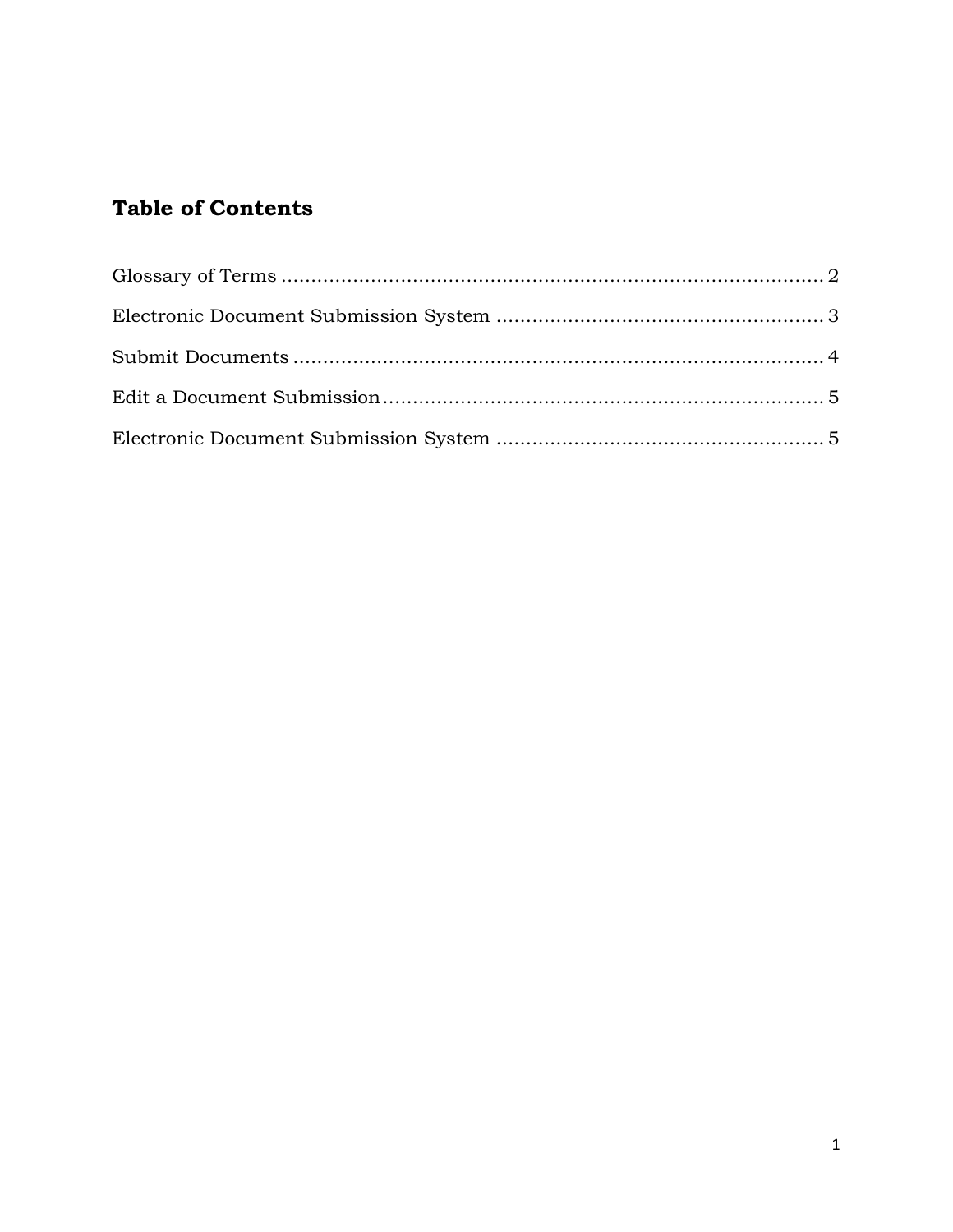#### <span id="page-2-0"></span>**Glossary of Terms**

**PDF document:** (Portable Document Format) A document that is saved in a format that allows it to be accessed on different types of computers while maintaining the documents contents and formatting. PDF documents can be generated by many different word processors and other applications.

**Help Desk**: For questions or problems send an email to [helpdesk@pawb.uscourts.gov.](mailto:helpdesk@pawb.uscourts.gov)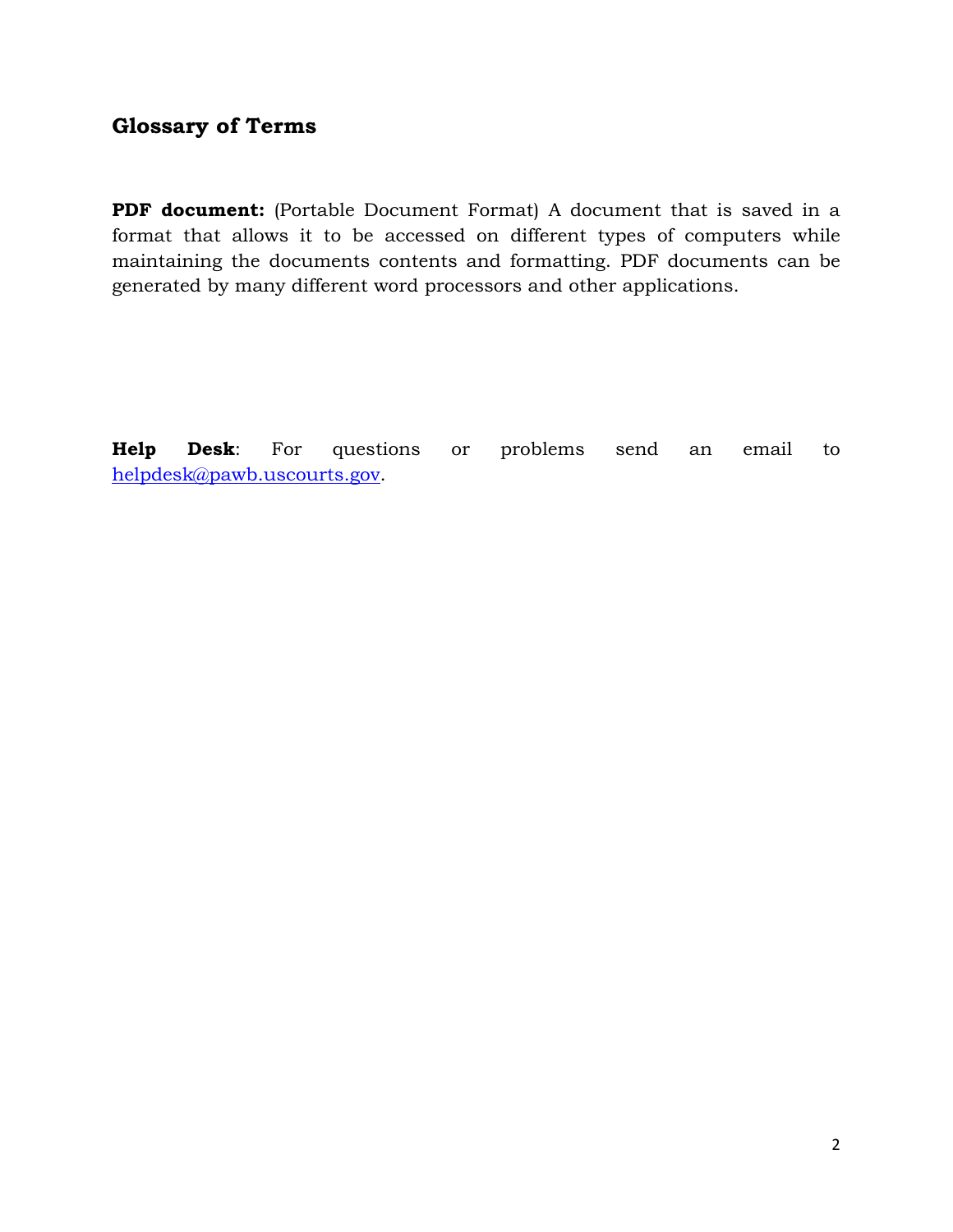### <span id="page-3-0"></span>**Electronic Document Submission System Summary**

The Electronic Document Submission System in the United States Bankruptcy Court for the Western District of Pennsylvania is a webpage designed to allow PDF formatted documents to be submitted to the Court.

The system is designed to be easy for people to use while providing the information needed by the Court to manage the documents.

The primary link for the system is: [http://www.pawb.uscourts.gov/cgi](http://www.pawb.uscourts.gov/cgi-bin/edss.cgi)[bin/edss.cgi.](http://www.pawb.uscourts.gov/cgi-bin/edss.cgi)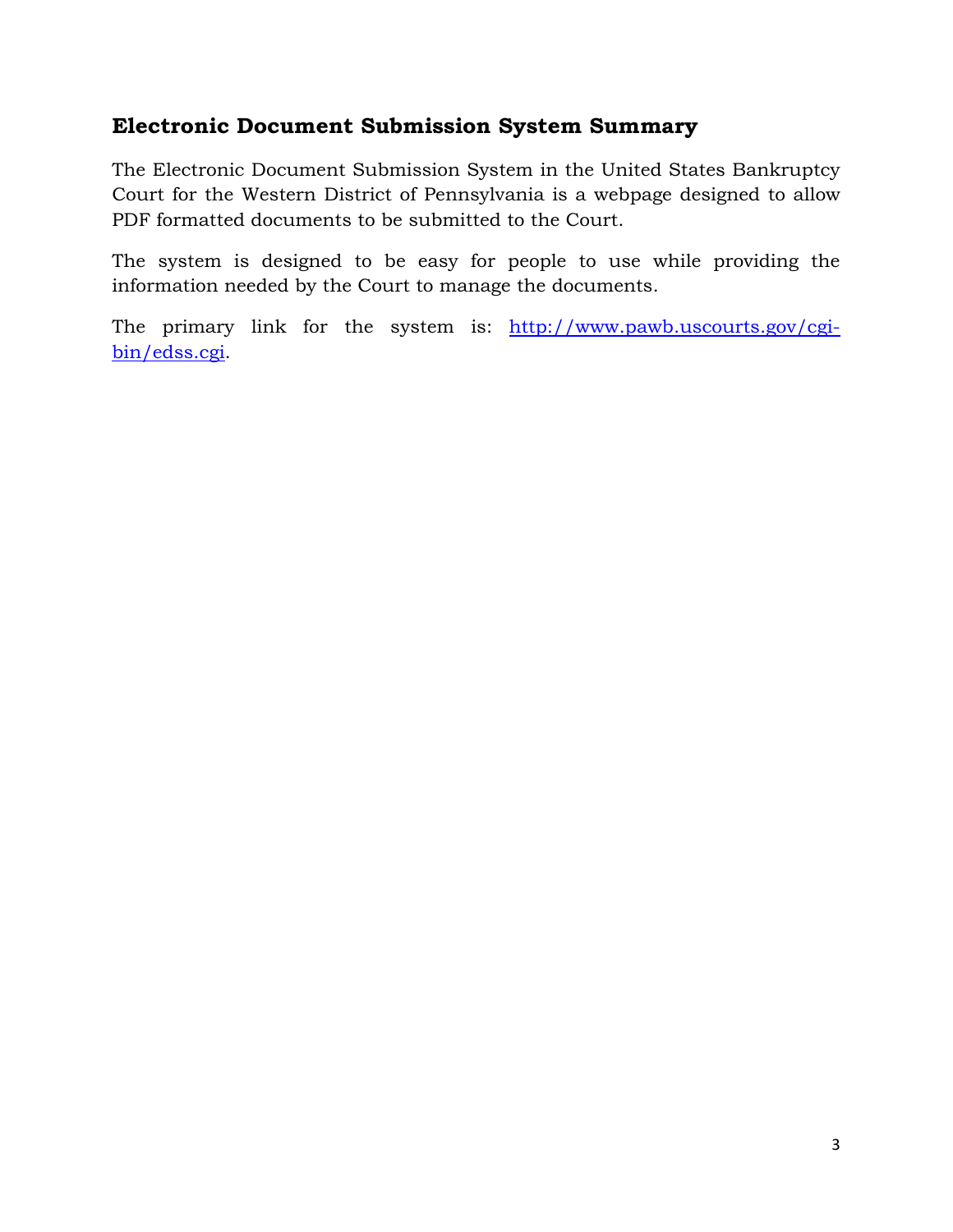#### <span id="page-4-0"></span>**Submit Documents**

Complete the form as described below to submit documents to the Court. The system allows five (5) documents to be submitted per form submission. Items with a red asterisk must be entered for the form to function. Copying and pasting text into the form from a Word processor can cause problems with the form. In all cases use special characters only where absolutely required.

File names for PDF document to upload should be short. Use only a-z and 0-9 characters in file names. Special characters could cause problems with the file upload process.

#### **Electronic Document Submission System** U.S. BANKRUPTCY COURT FOR THE WESTERN DISTRICT OF PENNSYLVANIA

| Filer's Name: *                             |                                                                  |
|---------------------------------------------|------------------------------------------------------------------|
| Debtor's Name (if different):               |                                                                  |
| Filer's Email: *                            |                                                                  |
| Confirm Filer's Email: *                    |                                                                  |
| Filer's Phone Number: *                     |                                                                  |
| Case Number (if known):                     |                                                                  |
| Document Upload Section (PDF format ONLY)-  |                                                                  |
| Document 1: *<br>Browse   No file selected. | Document 1 Description:<br>(enter A-Z, a-z, 0-9 and spaces only) |
| Document $22$                               | Document 2 Description:                                          |
| Browse   No file selected.                  |                                                                  |
| Document 3:<br>Browse   No file selected.   | Document 3 Description:                                          |
| Document 4:<br>Browse   No file selected.   | Document 4 Description:                                          |
| Document 5:<br>Browse   No file selected.   | Document 5 Description:                                          |
|                                             |                                                                  |

Submit Documents \* Denotes required information

**Filer's Name:** enter the name of the person completing the form.

**Debtor's Name:** Enter the name of the person the documents are being submitted for. If it is the same as the Filer's Name leave the Debtor's Name blank.

**Filer's Email:** Enter the email address of the person completing the form.